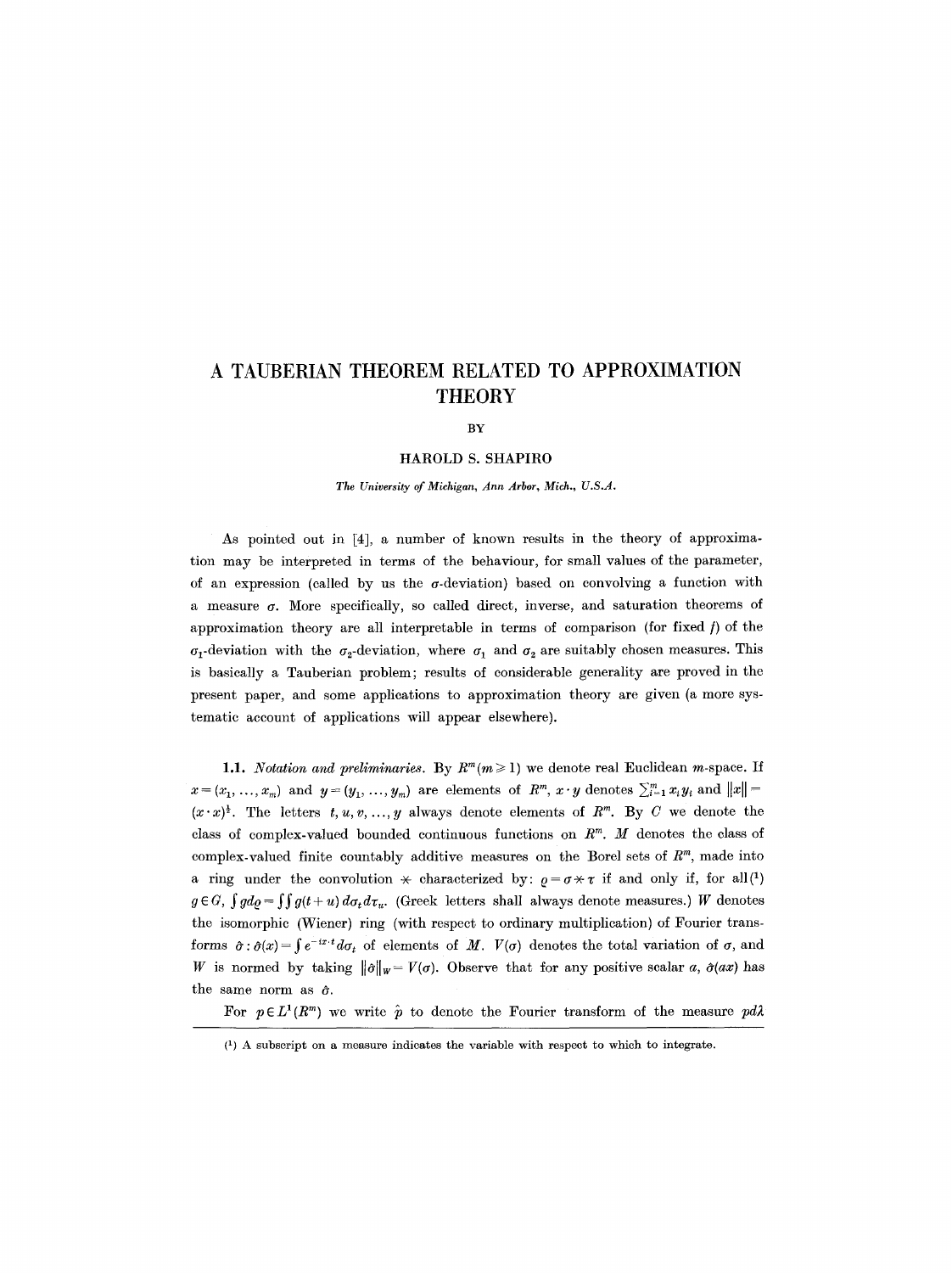$(\lambda = \lambda^m : \text{Lebesgue measure on } R^m)$ , i.e.,  $\hat{p}(x) = \int e^{-ix \cdot t} p(t) d\lambda_t$ .  $\delta$  always denotes a unit mass concentrated at the origin.

For  $\sigma \in M$ , and a positive scalar a we define the  $\sigma$ -deviation of a function  $f \in C$  by

$$
D_{\sigma}(f; a) = \sup_{t \in R^m} \left| \int f(t - au) d\sigma_u \right|.
$$
 (1)

An evident consequence of the definition is

$$
D_{\sigma+\tau}(f; a) \leq D_{\sigma}(f; a) + D_{\tau}(f; a). \tag{2}
$$

**LEMMA** 1. If  $\sigma$  divides  $\rho$  (in the ring M), say  $\sigma \times \tau = \rho$ ,

$$
D_{\varrho}(f; a) \leqslant V(\tau) D_{\sigma}(f; a). \tag{3}
$$

 $Proof.$ 

$$
\left| \int f(t - au) \, d\varrho_u \right| = \left| \int \int f(t - au - av) \, d\sigma_u \, d\tau_v \right| \leq V(\tau) \sup_{v \in R^m} \left| \int f(t - au - av) \, d\sigma_u \right|
$$
  
=  $V(\tau) D_{\sigma}(f; a)$ 

and the result follows.

Combining this with  $(2)$  above gives the more general result $(1)$ 

**LEMMA 2.** If  $\varrho$  belongs to the ideal generated by  $\sigma_1, \ldots, \sigma_r$ , say  $\varrho = \sum_i^r \sigma_i \times \tau_i$ ,

$$
D_{\varrho}(f; a) \leqslant \sum_{i=1}^{r} V(\tau_i) D_{\sigma_i}(f; a).
$$
 (4)

Clearly the hypothesis of Lemma 2 can be phrased: "If  $\hat{\rho}$  belongs to the ideal (in W) generated by  $\hat{\sigma}_1, \ldots, \hat{\sigma}_r$ ." This formulation is more convenient for us. Our main result is that an inequality slightly weaker than (4) is true if we assume only that  $\hat{\varrho}$  belongs *locally* to the ideal generated by  $\hat{\sigma}_1,\ldots,\hat{\sigma}_r$ , i.e., that for some  $\tau_i \in M$ ,  $\hat{\rho} - \sum_{i=1}^{r} \hat{\tau}_i \hat{\sigma}_i$  vanishes in a neighborhood of the origin (for a precise statement see Theorem 2).

1.2. We leave to the reader the proof of

LEMMA 3. If a pair of measures satisfy the relation  $\hat{g}(x) = \hat{\sigma}(cx)$ , where c is a posi*tive scalar, then for any f and*  $a > 0$ *,*  $D_{\varrho}(f; a) = D_{\varrho}(f; ca)$ *.* 

*Remark.* Since  $\sigma$  and  $\hat{\sigma}$  uniquely determine each other, we may, by an abuse of language, speak of  $D_{\sigma}(f; a)$  also as the  $\hat{\sigma}$ -deviation of f. This is convenient since we

 $(1)$  Conversely, an inequality of the form  $(4)$  implies  $p$  belongs to the ideal generated by  $\sigma_1, \ldots, \sigma_n$  (this was shown and kindly communicated to us by D. L. Ragozin).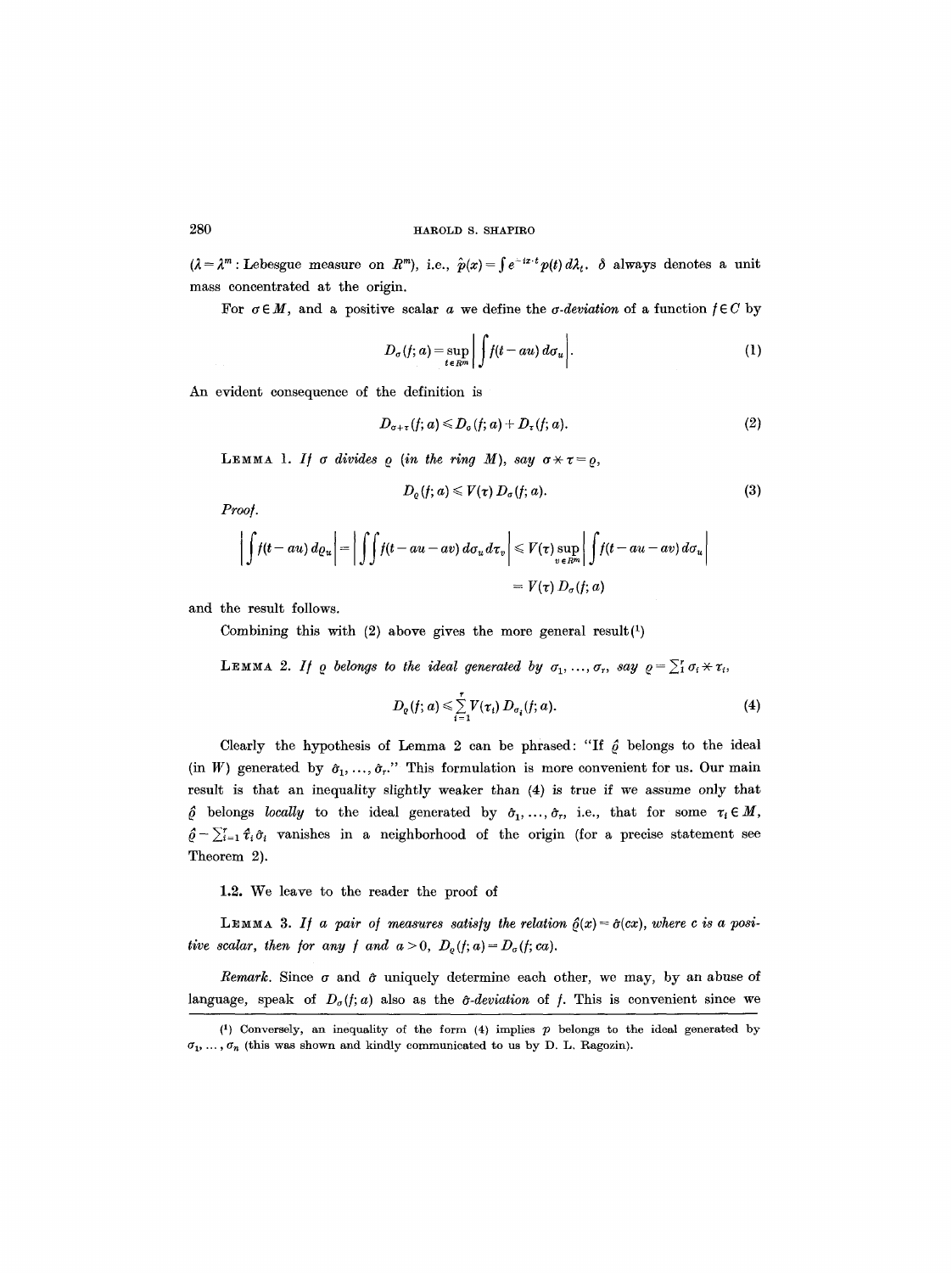shall speak mostly not of measures but of their Fourier transforms. Thus, Lemma 3 says simply that  $\hat{\sigma}$  and the  $\hat{\sigma}$ -deviation are *covariant* with respect to scale change in the independent variable.

We shall say a sequence  $\sigma_n \in M$  is *s-convergent* to  $\sigma$ , written  $\sigma_n \stackrel{s}{\rightarrow} \sigma$  to mean

$$
\lim_{n \to \infty} \int f d\sigma_n = \int f d\sigma, \quad \text{all } f \in C.
$$
 (5)

The notion of s-convergence when  $n$  is a continuous parameter is defined similarly. By abuse of language we shall also speak of  $s$ -convergence of elements of  $W$ , that is  $\hat{\sigma}_n \stackrel{s}{\longrightarrow} \hat{\sigma}$ , in case (5) holds. An example, which we shall need later, is given by

**LEMMA 4.** For  $k \in L^1(R^m)$  we have as  $a \to +\infty$ 

$$
a^{m}k(at) d\lambda \stackrel{s}{\longrightarrow} \hat{k}(0) d\delta
$$

$$
\hat{k} \left(\frac{x}{a}\right) \stackrel{s}{\longrightarrow} \hat{k}(0).
$$

*Proof.* The two relations are equivalent, and we prove the first. For  $f \in C$  we have (all integrations being over  $R^m$ )

$$
\int f(t) a^m k(at) d\lambda = \int f\left(\frac{u}{a}\right) k(u) d\lambda \rightarrow f(0) \int k(u) d\lambda
$$

as  $a \rightarrow +\infty$  by dominated convergence.

Some useful properties of s-convergence are summed up in

**LEMMA 5.** Let  $R_n$ ,  $S_n$  denote elements of W. Then

- (i) *If*  $R_n \xrightarrow{s} R$ ,  $S_n \xrightarrow{s} S$ , then  $aR_n + bS_n \xrightarrow{s} aR + bS$  for any real scalars a, b.
- (ii) *If*  $R_n \xrightarrow{s} R$ , then  $SR_n \xrightarrow{s} SR$  for any  $S \in W$ .
- (iii) *If*  $R_n \xrightarrow{s} R$ , then  $R_n(ax) \xrightarrow{s} R(ax)$  for  $a > 0$ .
- (iv) If  $\sum_{n=1}^{\infty}||R_n|| < \infty$ , and  $T(x) = \sum_{n=1}^{\infty}R_n(x)$ ,  $T_n = \sum_{j=1}^{\infty}R_j$  is s-convergent to  $T$ .

*Proof.* (i) and (iii) are immediate and left to the reader. As for (ii), let  $R_n$ , R, S be the Fourier transforms of  $\varrho_n$ ,  $\varrho$ ,  $\sigma$  respectively. For any  $f \in C$  we have

$$
\int f d(\sigma \times \varrho_n) = \int \int f(t+u) d\sigma(t) d\varrho_n(u) = \int g d\varrho_n \to \int g d\varrho = \int \int f(t+u) d\sigma(t) d\varrho(u) = \int f d(\sigma \times \varrho)
$$

(where we nave written  $g(u)$  for  $\int f(t+u) d\sigma(t)$ ), showing that  $\sigma \times \rho_n \stackrel{s}{\longrightarrow} \sigma \times \rho$ .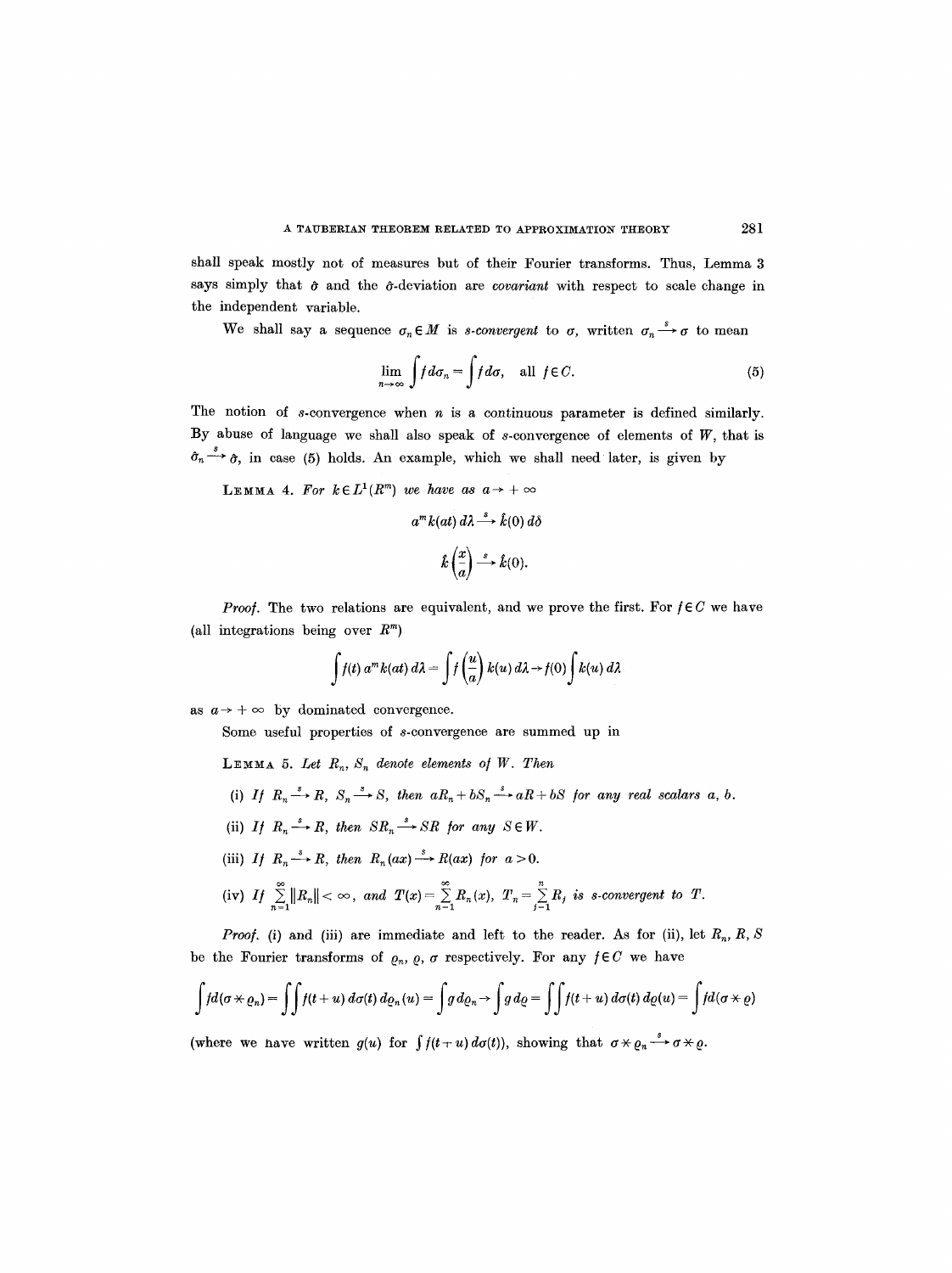As for (iv), write  $T=T_n+Z_n$ , where  $||Z_n||\rightarrow 0$ . Letting T,  $T_n$ ,  $Z_n$  be the Fourier transforms of  $\tau$ ,  $\tau_n$ ,  $\zeta_n$  respectively, we have for  $f \in C$ 

$$
\left|\int f d\tau - \int f d\tau_n\right| = \left|\int f d\zeta_n\right| \leqslant \sup |f| V(\zeta_n)
$$

which tends to zero as  $n \rightarrow \infty$ .

LEMMA 6. If  $\sigma_n \xrightarrow{s} \sigma$ , then for any  $f \in C$ ,  $a > 0$  $D_{\sigma}(f; a) \leq \lim_{n \to \infty} \inf D_{\sigma_n}(f; a).$ 

*Proof.* Let  $\varepsilon > 0$ , and choose  $t_0$  so that

$$
\bigg|\int f(t_0 - au)\,d\sigma(u)\bigg| > D_{\sigma}(f; a) - \varepsilon.
$$

By hypothesis,

$$
\left|\int f(t_0 - au)\,d\sigma(u)\right| = \lim_{n \to \infty} \left|\int f(t_0 - au)\,d\sigma_n(u)\right| \leq \lim_{n \to \infty} \inf D_{\sigma_n}(f; a),
$$
  
hence 
$$
D_{\sigma}(f; a) - \varepsilon \leq \liminf D_{\sigma_n}(f; a)
$$

$$
D_{\sigma}(f;\mathcal{a})- \varepsilon \leqslant \liminf_{n \rightarrow \infty} D_{\sigma_n}(f;\mathcal{a})
$$

and the result follows.

We also require the following well-known result on Fourier transforms:

LEMMA 7. Let  $R, S_1, S_2, ..., S_r$  be elements of W, and K a compact set in  $R^m$ *such that* 

- (a)  $R(x)=0$  *outside K*,
- (b)  $\sum_{i=1}^r |S_i(x)| > 0$  *for*  $x \in K$ .

*Then R belongs to the ideal in W generated by*  $S_1, \ldots, S_r$ .

For the proof we refer the reader to the literature (e.g., Rudin [3]).

#### 1.3. *The Tauberian theorem*

LEMMA 8. If  $\hat{\sigma}$  is different from zero for  $||x||=1$ , and  $\hat{\sigma}$  divides  $\hat{\rho}$  at the origin *(that is,*  $\hat{\varrho} - \hat{\sigma} \hat{\tau}$  *vanishes in a neighborhood of the origin, for some*  $\tau \in M$ ), we have for any  $f \in C$  and  $a > 0$ 

$$
D_{\varrho}(f; a) \leq A D_{\sigma}(f; a) + B \sum_{i=0}^{\infty} D_{\sigma}(f; C b^i a).
$$
 (6)

*Here A, B, C are positive constants depending only on*  $\sigma$  *and*  $\rho$ *, and*  $b$  *(0<br/> ) <i>depends*  $only on  $\sigma$ .$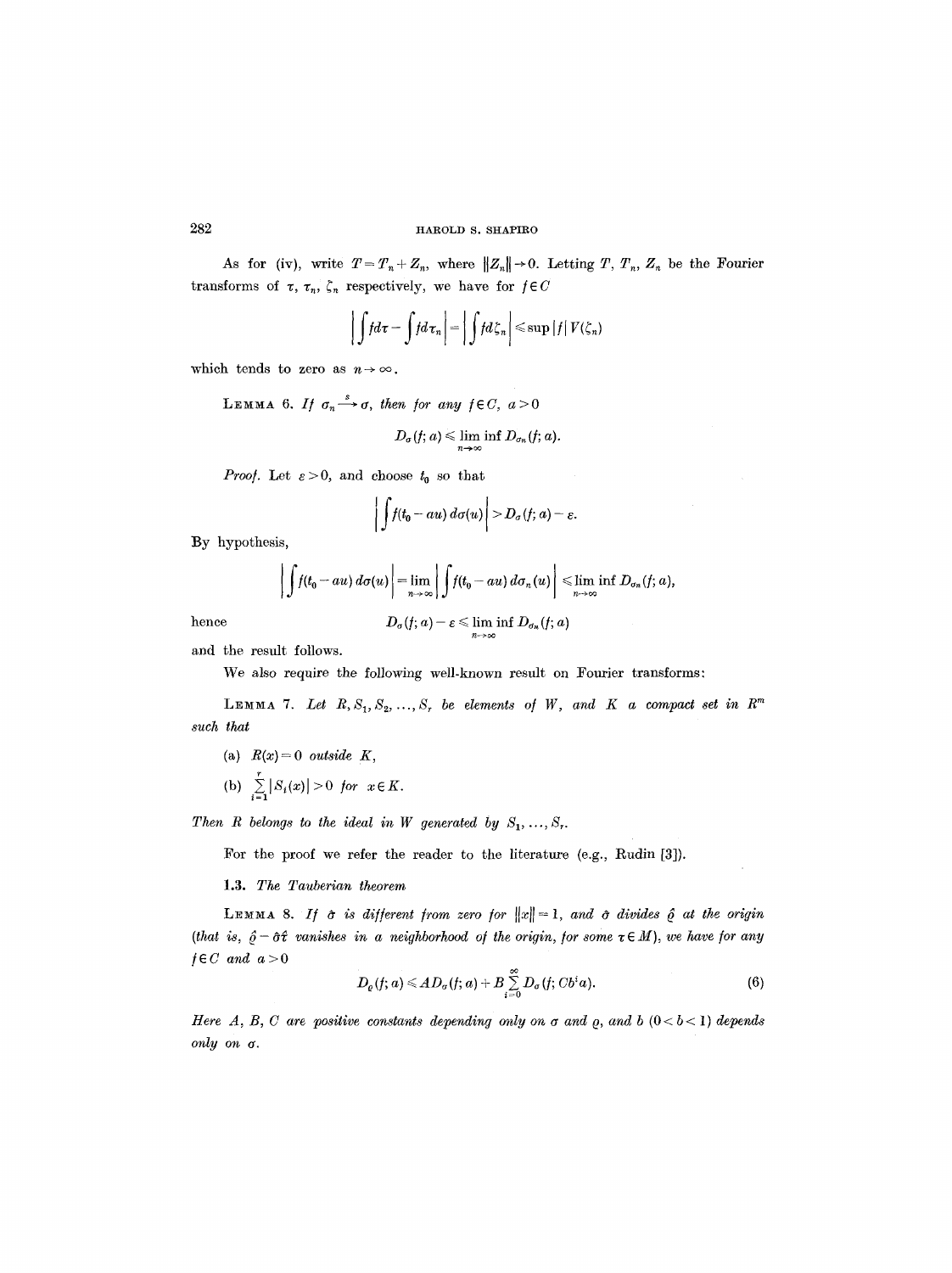*Proof.* By continuity, there is a number  $c>1$  such that  $\hat{\sigma}(x) \neq 0$  for any  $x \in E$ , where  $E = \{x | 1 \leqslant ||x|| \leqslant c\}$ . Let P be a function of class  $C^{\infty}$  equal to one for  $||x|| \leqslant 1$ and to zero for  $||x|| \ge c^{\frac{1}{2}}$ . Then, setting  $b = c^{-\frac{1}{2}}$ ,  $P(bx) - P(x)$  vanishes for all x in the complement of E and therefore by the case  $r = 1$  of Lemma 7,

$$
P(bx) - P(x) = \hat{\sigma}(x) Q(x), \quad Q \in W.
$$
 (7)

Now,  $\sum_{i=0} (P(b^{i+1}x) - P(b^ix)) = P(b^{n+1}x) - P(x) \rightarrow 1 - P(x)$ 

as  $n \rightarrow \infty$ , by Lemma 4. Therefore, in view of (7)

$$
P(x) + \sum_{i=0}^{n} \hat{\sigma}(b^i x) Q(b^i x) \stackrel{s}{\longrightarrow} 1.
$$

Therefore, by Lemma 5, (iii), for any  $C>0$ 

$$
P(Cx) + \sum_{i=0}^{n} \hat{\sigma}(Cb^i x) Q(Cb^i x) \stackrel{s}{\longrightarrow} 1
$$

and applying Lemma 5, part (ii)

$$
P(Cx)\hat{\varrho}(x) + \sum_{i=0}^{n} \hat{\sigma}(Cb^{i}x) Q(Cb^{i}x) \hat{\varrho}(x) \stackrel{s}{\longrightarrow} \hat{\varrho}(x).
$$
 (8)

Finally, recall that by hypothesis, for some  $T \in W$ ,

$$
\hat{\sigma}(x) \; T(x) = \hat{\varrho}(x)
$$

holds in some neighborhood  $N$  of the origin, and therefore we can find a positive constant C such that

$$
P(Cx) \hat{\varrho}(x) = P(Cx) \hat{\sigma}(x) T(x) \tag{9}
$$

holds for all x, since when x is outside  $N$ ,  $P(Cx)$  vanishes, if C has been chosen large enough ( $P$  being of compact support). From (8) and (9) we have, with such a choice of  $C$ 

$$
P(Cx) T(x) \hat{\sigma}(x) + \sum_{i=0}^{n} Q(Cb^{i}x) \hat{\varrho}(x) \hat{\sigma}(Cb^{i}x) \stackrel{s}{\longrightarrow} \hat{\varrho}(x).
$$
 (10)

We now apply Lemmas 2, 3 and 6 to (10), and we get, for any  $f \in C$  and  $a > 0$ 

$$
D_{\varrho}(f; a) \leq ||P||_{\mathbf{W}} ||T||_{\mathbf{W}} D_{\sigma}(f; a) + ||Q||_{\mathbf{W}} \, V(\varrho) \sum_{i=0}^{\infty} D_{\sigma}(f; Cb^{i}a)
$$

and the Lemma is proved.

*Remarks.* It should be observed (for purposes of application) that, for a concrete choice of  $\sigma$ ,  $\rho$  the various constants occurring can usually be estimated quite explicitly.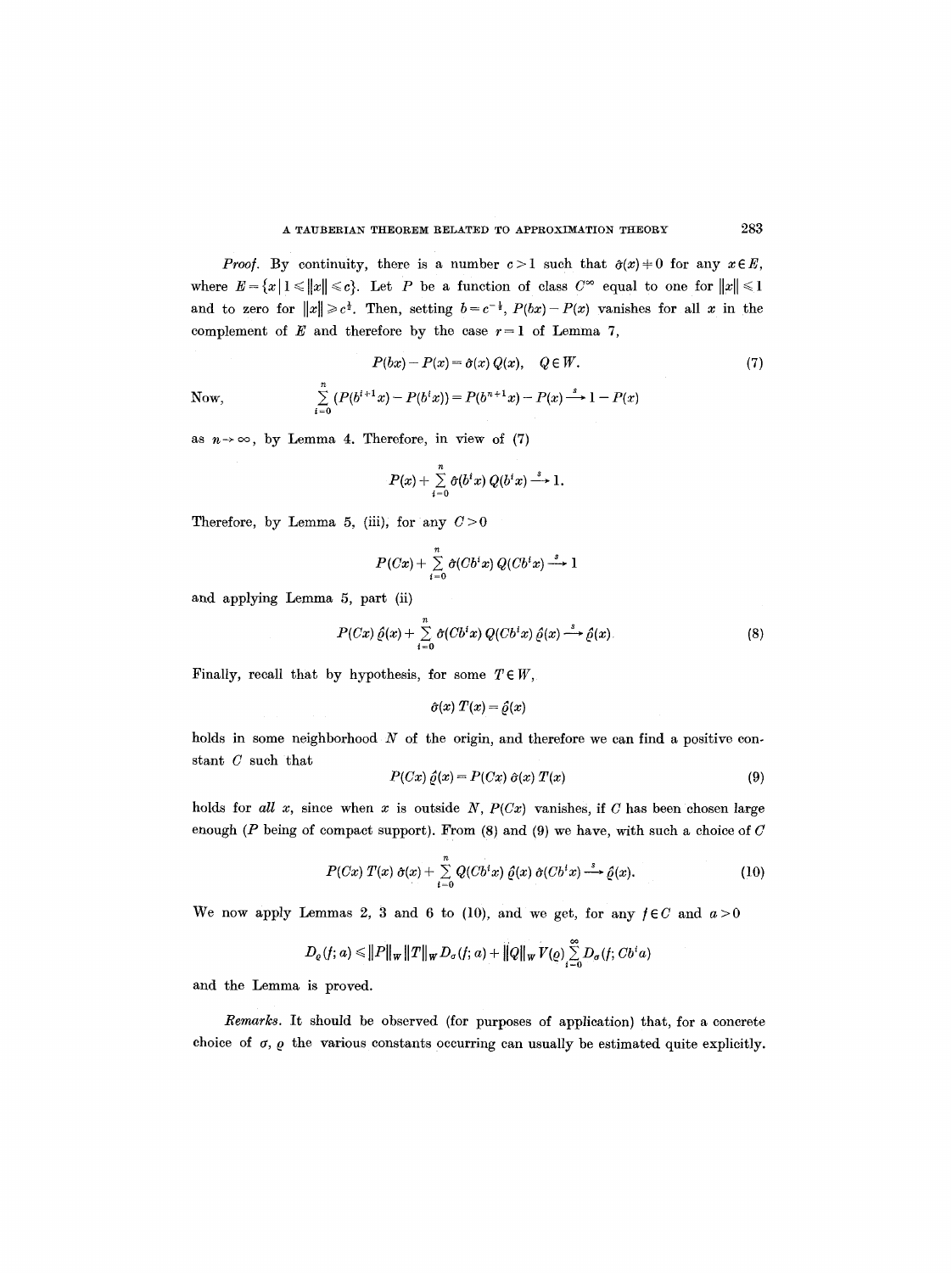Also, if  $\hat{\sigma}$  is fairly smooth (this is generally the case in applications) the depth of Lemma 7 is not required (since then the quotient of  $P(x)-P(bx)$  by  $\hat{\sigma}(x)$  is smooth and of compact support, which guarantees, by elementary theorems, that it is an  $L<sup>1</sup>$ transform). We are indebted to C. O. Kiselman for calling this point to our attention.

**LEMMA** 9. If  $\sigma_1, ..., \sigma_r$  are measures such that  $\sum_{i=1}^r |\hat{\sigma}_i(x)|$  is different from zero *for*  $||x|| = 1$ , and  $\hat{\rho}$  belongs locally (at  $x = 0$ ) to the ideal generated by  $\hat{\sigma}_1, \ldots, \hat{\sigma}_r$ , then

$$
D_{\varrho}(f; a) \leqslant \sum\limits_{i=1}^r A_i D_{\sigma_i}(f; a) + B \sum\limits_{k=0}^{\infty}\sum\limits_{i=1}^r D_{\sigma_i}(f; Cb^ka),
$$

*where*  $A_i$ ,  $B$ ,  $C$  are positive constants depending only on  $\varrho$  and  $\sigma$ , and  $b$   $(0 < b < 1)$  depends *only on a.* 

*Proof.* We construct  $P$  as in the previous proof, and now get in place of  $(7)$ 

$$
P(bx)-P(x)=\sum_{i=1}^r Q_i(x) \hat{\sigma}_i(x).
$$

The rest of the proof is similar to the proof of Lemma 8 and we omit it.

LEMMA 10. *Consider any family of continuous complex-valued functions on a compact topological space. If every finite subcollection has a common zero, there is a point where all the functions of the family vanish.* 

*Proof.* Assume the contrary. Then to each point  $x$  in the underlying space  $X$  we can associate a function  $f_x$  in the given family which is different from zero in a neighborhood  $N_x$  of x. By compactness,  $X = \bigcup_{i=1}^n N_{x_i}$  for suitably chosen  $x_i$ . The associated  $f_{x_i}$   $(i=1,\ldots,n)$  have, by hypothesis, a common zero y. Since  $y \in N_{x_i}$  for some  $j$   $(1 \leq i \leq n)$ we have  $f_{x_i}(y) = 0$ . Contradiction.

*Definition.* A function  $F$  on  $R<sup>m</sup>$  satisfies the *Tauberian condition* if, on each halfray through the origin, there is a point where  $F$  does not vanish. (In other words, if for every x with  $||x||=1$  there exists  $c\ge 0$  such that  $F(cx)\ne 0$ .)

A measure  $\sigma$  will be said to satisfy the Tauberian condition if  $\hat{\sigma}$  does.

*Examples.* (a) Any *real* non-null measure  $\sigma$  on  $R<sup>1</sup>$  satisfies the Tauberian condition, since  $\hat{\sigma}(-x) = \hat{\sigma}(x)$ , therefore there exist at least one positive and one negative value of x for which  $\hat{\sigma}(x) \neq 0$ .

(b) On  $R^1$ , the measure  $dt/(t + i)^2$  doesn't satisfy the Tauberian condition, because its Fourier transform vanishes for  $x \le 0$ .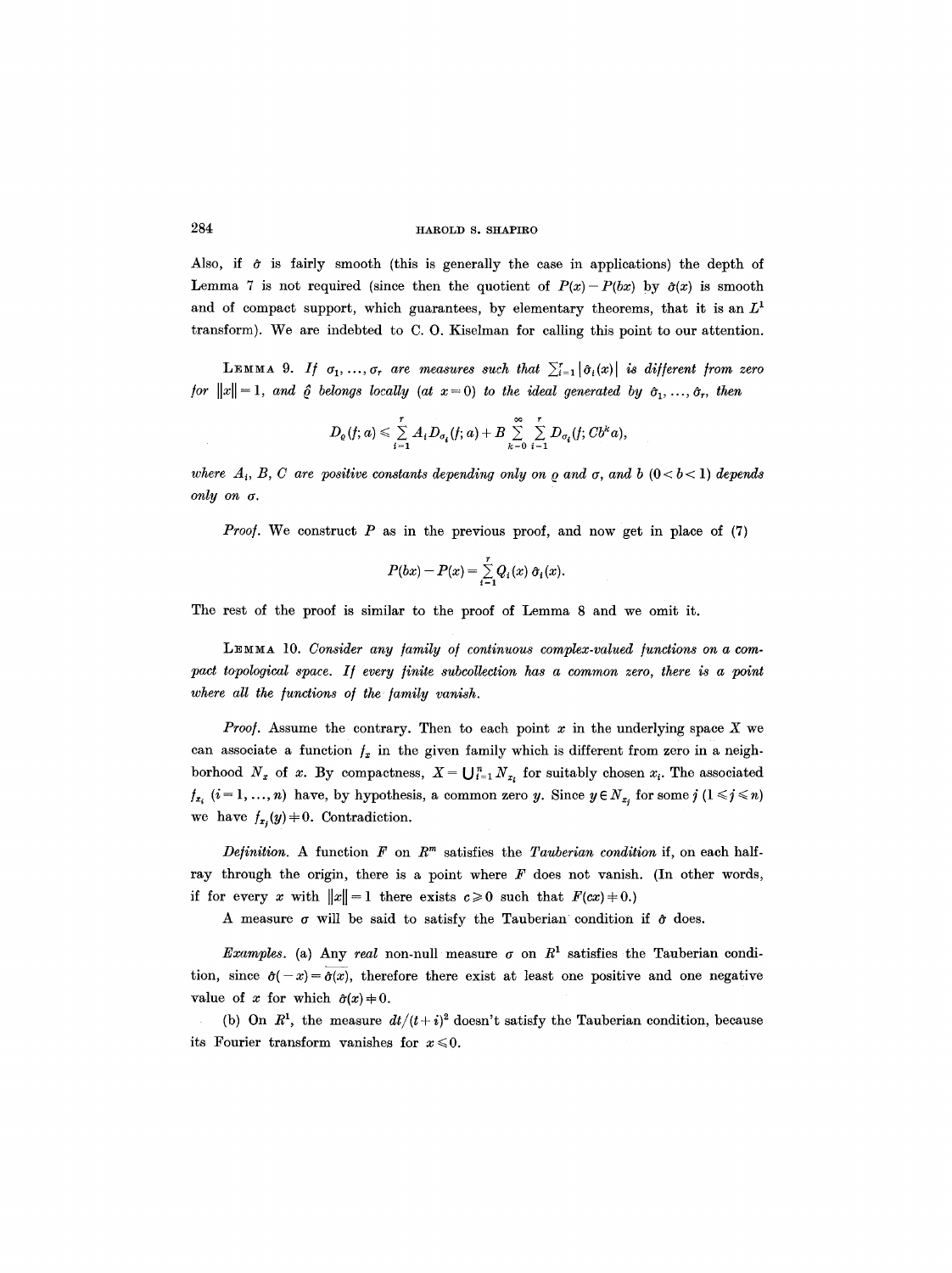(c) If  $\delta$  denotes a unit mass concentrated at the origin, and  $K \in L^1(R^m)$ ,  $d\delta - K d\lambda$ satisfies the Tauberian condition, since its Fourier transform is  $1-\hat{K}$ , which is nonzero for all sufficiently large  $||x||$ , by the Riemann-Lebesgue theorem.

LEMMA 11. *A continuous complex-valued function*  $F$  on  $R<sup>m</sup>$  satisfies the Tauberian *condition if and only if there exist positive numbers*  $c_1 < ... < c_r$  such that

$$
\sum_{i=1}^{r} |F(c_i x)| > 0, \quad all \quad ||x|| = 1.
$$
 (11)

*Proof:* If F fails to satisfy the Tauberian condition there exists  $x_0$  with  $||x_0|| = 1$ and  $F(cx_0)=0$  for all  $c\geq 0$ , so (11) cannot hold. Suppose on the other hand F satisfies the Tauberian condition. Then the functions  $F_c(x) = F(cx)$ , where c ranges over all positive numbers, do not all vanish at any point of the unit sphere. By Lemma 10, there is a finite subcollection of the  $F_c$  with no common zero on the unit sphere, and this gives (11).

We come now to our main result.

THEOREM 1. If  $\hat{\sigma}$  satisfies the Tauberian condition, and  $\hat{\sigma}$  divides  $\hat{\rho}$  at the origin, *we have for any*  $f \in C$  *and*  $a > 0$ 

$$
D_{\varrho}(f; a) \leqslant A \sum_{k=0}^{\infty} \sum_{j=1}^{n} D_{\sigma}(f; B_j b^k a). \tag{12}
$$

*Here A, n, B<sub>i</sub> are constants depending only on*  $\varrho$  *and*  $\sigma$ *, and*  $\varrho$  *(0 < b < 1) depends only on*  $\sigma$ *.* 

COROLLARY. If  $\hat{\sigma}$  satisfies the Tauberian condition, and  $\hat{\rho}$  vanishes in a neigh*borhood o/ O, then* (12) *holds.* 

*Remark.* The hypothesis that  $\sigma$  satisfies the Tauberian condition cannot be dropped. For a counterexample, take  $m=1$  and consider any measure  $\sigma$  such that  $\hat{\sigma}(x) = 0$  for  $x \ge 0$ . Suppose the conclusion of Theorem 1 were to hold for this  $\sigma$ . Choosing  $f(t) = e^{it}$ , we have for any  $a>0$ ,

$$
\int f(t - au) d\sigma(u) = \int e^{i(t - au)} d\sigma(u) = e^{it} \hat{\sigma}(a) = 0
$$

so that  $D_{\sigma}(f; a)$  vanishes for all  $a > 0$ . If Theorem 1 were applicable to this  $\sigma$ , we should have  $D_{\rho}(e^{it}; a) = 0$ , and hence  $\hat{\rho}(a) = 0$ , for all  $a > 0$  and any  $\rho$  such that  $\hat{\rho}$ vanishes in a neighborhood of zero, which is obviously untrue. A similar example can be constructed in  $R^m$ .

Theorem 1 is the case  $r = 1$  of the following theorem (we have stated it separately because it is important for applications).

19- 682902 *Acta mathematica* 120. Imprim6 le 24 juin 1968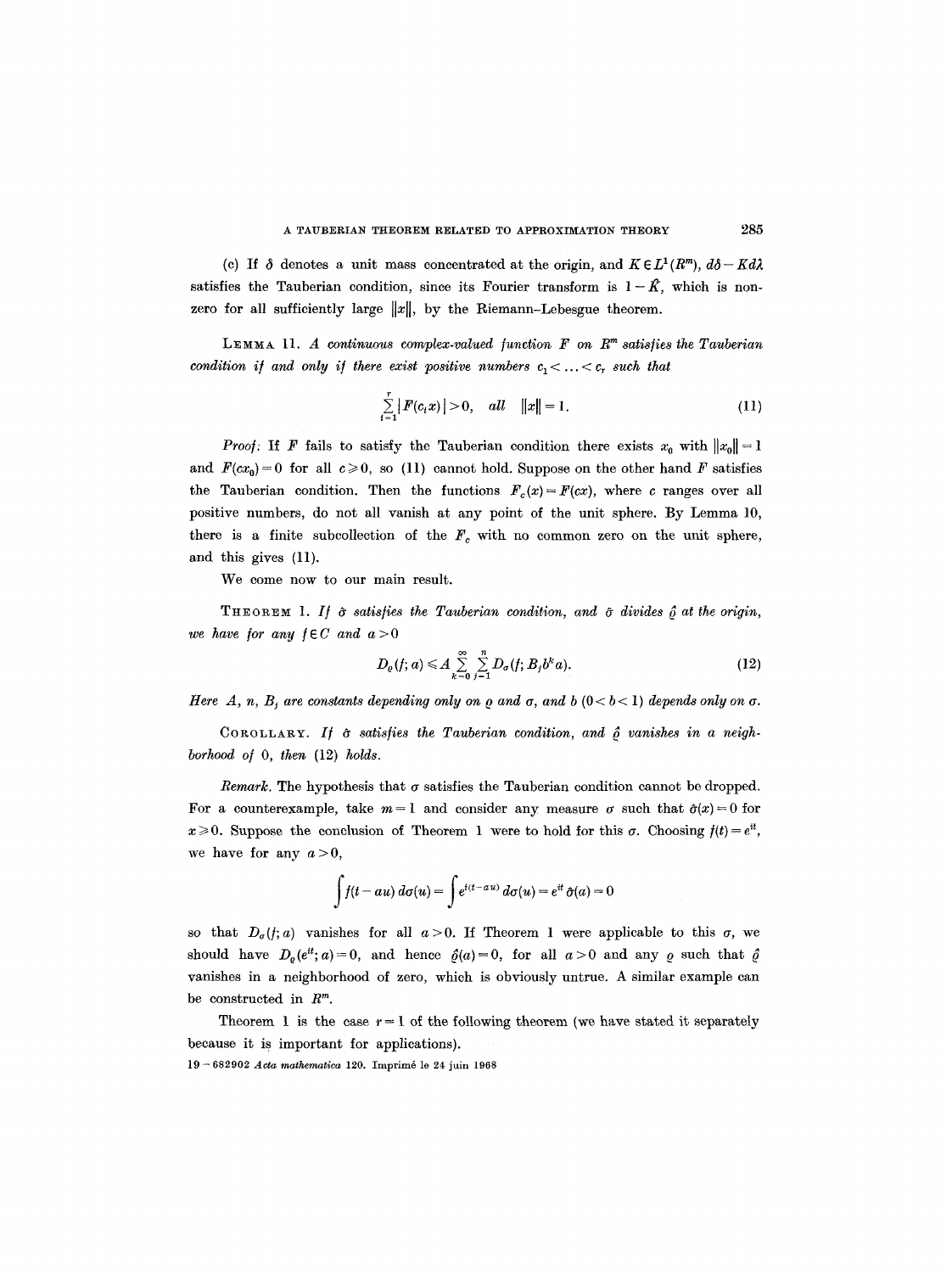THEOREM 2. If  $\sigma_1, ..., \sigma_r$  are measures such that  $\sum_{i=1}^r |\hat{\sigma}_i|$  satisfies the Tauberian *condition, and*  $\hat{\rho}$  *belongs locally (at*  $x=0$ *) to the ideal in W generated by*  $\hat{\sigma}_1, \ldots, \hat{\sigma}_r$  *then for any*  $f \in C$  *and*  $a > 0$ 

$$
D_{\varrho}(f; a) \leq A \sum_{k=0}^{\infty} \sum_{j=1}^{n} \sum_{i=1}^{r} D_{\sigma_i}(f; B_j b^k a).
$$
 (13)

*Here*  $A, n, B_j$  are constants depending only on  $\rho$  and the  $\sigma_i$ , and  $b$  ( $0 < b < 1$ ) depends *only on the*  $\sigma_i$ .

*Proof.* By Lemma 11 there are positive constants  $c_1$  < ... <  $c_n$  such that

$$
\sum_{i=1}^r \sum_{j=1}^n \left| \hat{\sigma}_i(c_j x) \right| > 0 \quad \text{for} \quad ||x|| = 1
$$

Also,  $\hat{\rho}(c_1x)$  belongs locally (at 0) to the ideal generated by  $\{\sigma_i(c_1x)\}_{i=1,\dots,r}$  and a *fortiori* to the ideal generated by  $\{\sigma_i(c,x)\}_{i=1,...,r; j=1,...,n}$ . Therefore, by Lemmas 3 and 9

$$
D_{\varrho}(f;c_{1}a)\leqslant \sum\limits_{j=1}^{n}\left(\sum\limits_{i=1}^{r}A_{i}D_{\sigma_{i}}(f;c_{j}a)+B\sum\limits_{k=0}^{\infty}\sum\limits_{i=1}^{r}D_{\sigma_{i}}(f;Cb^{k}c_{j}a)\right)
$$

and replacing a by  $a/c_1$  gives the result, with a slight change of notation.

*Remarks.* In the most important applications we will have  $D_{\sigma_i}(f; a) = O(a^p), i = 1, ..., r$ for some positive p. (13) then gives  $D_{\rho}(f; a) = O(a^p)$ .

An example of a situation where Theorem 2 is applicable but not Theorem 1 is obtained by taking  $m = 2$ , and  $\hat{\sigma}_n(x) = (1 - e^{-iy_n \cdot x})^2$ ,  $n = 1, 2, 3$  where the  $y_n$  are pairwise linearly independent vectors in  $R^2$  and  $\hat{\rho}(x)=(1-e^{-iy-x})^2$ . Then  $\sum_{i=1}^{3}|\hat{\sigma}_n|$  satisfies the Tauberian condition and it is not hard to verify that  $\hat{\rho}$  belongs locally (at 0) to the ideal generated by the  $\hat{\sigma}_n$ . From this one can deduce that if the second-order moduli of smoothness (see [2]) of the restrictions of an  $f \in C(R^2)$  to each of three lines through the origin<sup>(1)</sup> are  $O(a^q)$ , the same is true for the restriction of f to every line through the origin (for more general results of this type see Boman [1]).

## 2. We shall now deduce some useful results from Theorem 1.

THEOREM 3. Let  $\sigma$ ,  $\rho$  be measures on  $R^m$ . Suppose  $\sigma$  satisfies the Tauberian condi*tion, and for some*  $f \in C$ *,*  $D_o(f; a) = O(a^q)$  *with*  $q > 0$ *, as*  $a \rightarrow 0$ *. Suppose there exists a function P defined and positive-homogeneous of degree*  $r > 0$  *in a neighborhood N of the origin*  $(i.e., P(bx) = b^r P(x)$  *for small positive b) such that both P(x) and*  $\hat{\rho}(x)/P(x)$  *coincide in 2I with elements of W.* 

<sup>(1)</sup> Actually *two* directions suffice, as further analysis shows (remarked by D. L. Ragozin).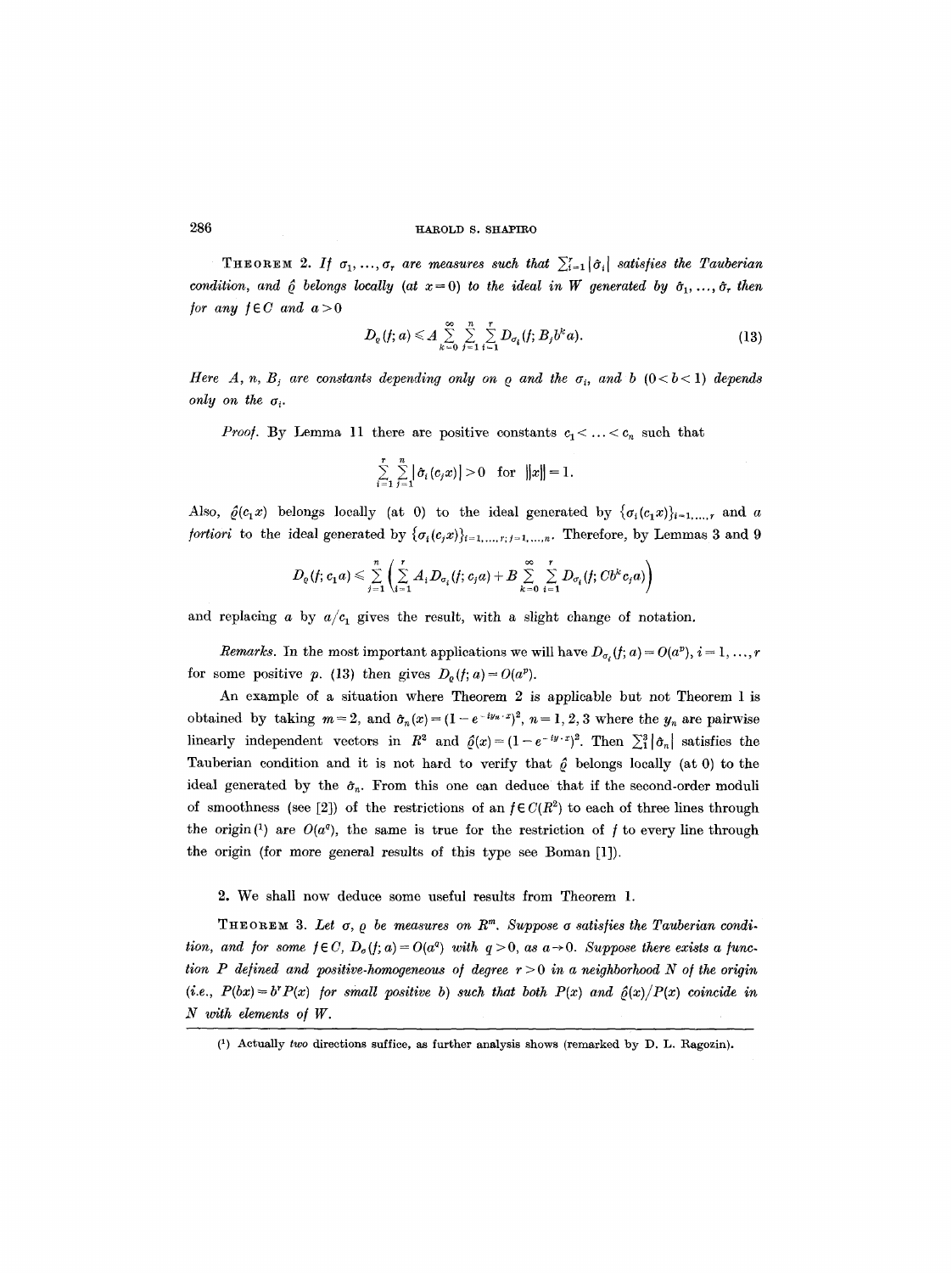*Then*  $D_{\varrho}(f; a)$  is large O of  $a^{\varrho}$ ,  $a^{\varrho}$  |log a|, or  $a^{\tau}$  according as q is less than, equal *to, or greater than r.* 

*Proof.* We remark first that there is no loss of generality in assuming that  $\hat{\rho}$  is itself positive-homogeneous in N. Indeed, suppose the theorem were known in this case. Writing  $P(x) = \hat{\pi}(x)$  for  $x \in N$  we obtain the desired conclusion first for  $D_{\pi}(f; a)$ , then for  $D_{\varrho}(f; a)$  by an application<sup>(1)</sup> of Theorem 1. Consider now the function

$$
T(x) = \hat{\varrho}(x) - 2^{-r} \hat{\varrho}(2x).
$$

Because of the homogeneity of  $\hat{\rho}$ , T vanishes in a neighborhood of 0, hence by the Corollary to Theorem 1,

$$
D_{\tau}(f; a) \leqslant A a^{q} \quad (\hat{\tau} = T),
$$

where  $A$  does not depend on  $f$  or  $a$ . Now,

$$
\hat{\varrho}(x) = \sum_{n=0}^{\infty} 2^{-nr} T(2^n x),
$$

where the series on the right is s-convergent by Lemma 5, part (iv). Therefore, by Lemmas 3 and 6

$$
D_e(f; a) \leq \sum_{n=0}^{\infty} 2^{-nr} D_r(f; 2^n a) \leq A_1 \sum_{n=0}^{\infty} 2^{-nr} \min((2^n a)^q, 1)
$$

where  $A_1$  is a constant (as also  $A_2, \ldots$  below). If  $q < r$  the sum is less than

$$
A_1 \sum_{n=0}^{\infty} (2^{q-r})^n a^q = A_2 a^q.
$$

If  $q \geq r$  observe that for each m

$$
D_{\varrho}(f; a) \leq A_1 \sum_{n=0}^{m} 2^{(a-r)n} a^q + A_2 2^{-mr}.
$$
 (1)

For  $q=r$  this is  $O(ma^{q}+2^{-m r})$  which is  $O(a^{q}|\log a|)$  if we take  $m=\left\lceil \log_{2}\frac{1}{a}\right\rceil$ . Finally, if  $q>r$ , the right side of (1) is  $O(2^{(q-r)m}a^q + 2^{-mr})$  which is  $O(a^r)$  if we choose  $m = \left\lceil \log_2 \frac{1}{a} \right\rceil$ . This completes the proof of Theorem 3.

*Remark.* It is clear that similar results could be obtained with  $a^q$  replaced by more general functions of a.

COROLLARY. *If*  $f \in C$ *, and*  $\sigma$  *is a non-null real measure on*  $R^1$  such that  $D_{\sigma}(f; a) =$  $O(a^q)$ , then the modulus of smoothness of f, of order r, is large O of  $a^q$ ,  $a^q \log(1/a)$ , or  $a^r$  as  $a \rightarrow 0$  according as q is less than, equal to, or greater than r.

<sup>(1)</sup> We must arrange that  $\hat{\pi}$  satisfies the Tauberian condition, which we can certainly do without disturbing its values in  $N$ .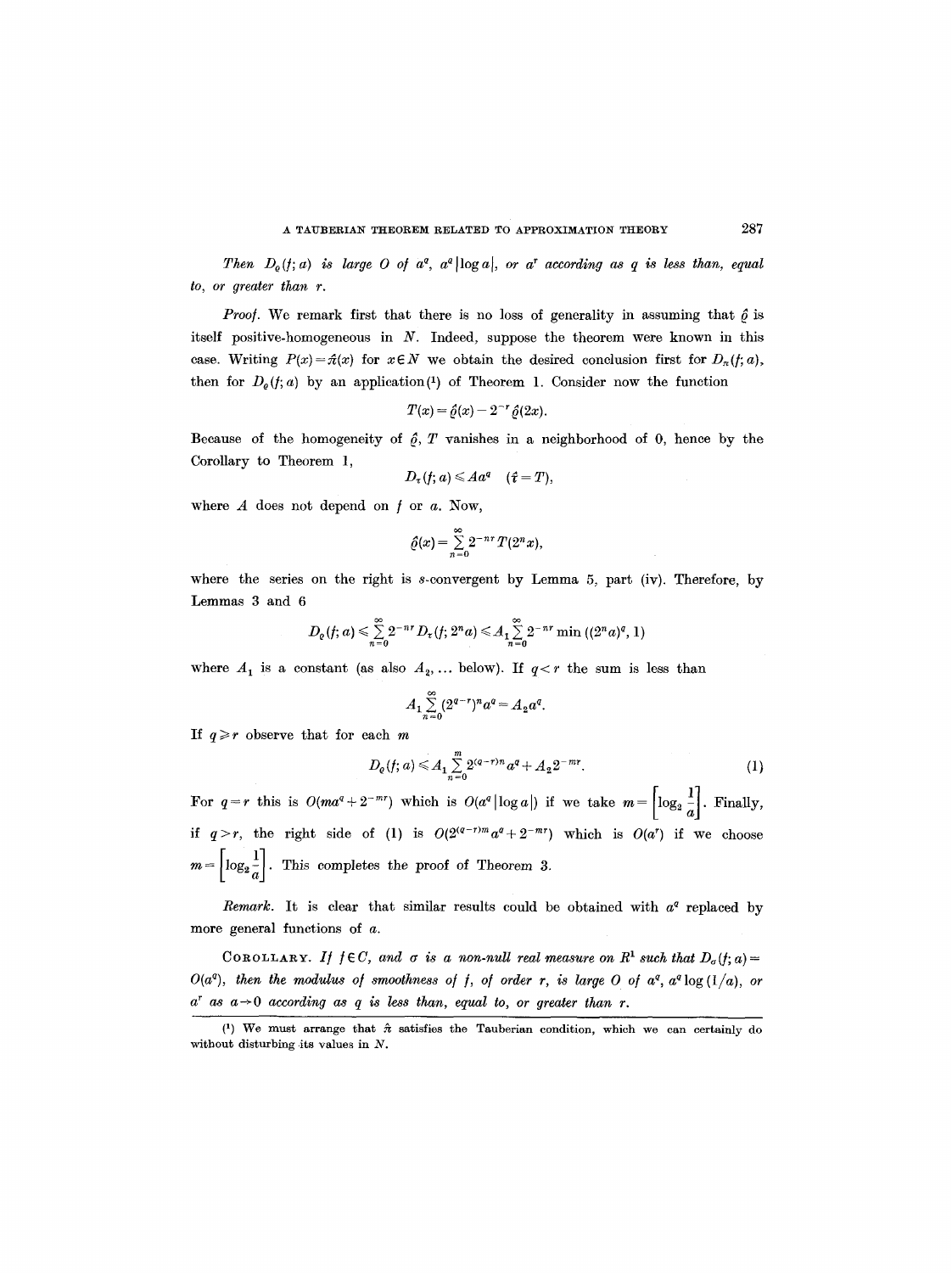*Proof.* The modulus of smoothness of order  $r$  is defined by

$$
\omega_r(f;s)=\sup_{0\leq a\leq s}D_{\beta_r}(f;a),
$$

where  $\beta = \beta_r$  is the discrete measure with "mass"  $(-1)^j$  (.) at the point  $j \ (j=0,1,\ldots,r)$ ,  $\hat{\beta}(x) = (1 - e^{-ix})^r$ . The function  $P(x) = (ix)^r$  is positive-homogeneous of degree r, and both  $P(x)$  and  $\hat{\beta}(x)/P(x)$  coincide with elements of W in a neighborhood of 0. Since  $\sigma$  satisfies the Tauberian condition (as remarked earlier, any real non-null measure on  $R<sup>1</sup>$  does), we have only to take  $\beta$  for  $\rho$  in Theorem 3, and the Corollary follows.

We give some applications to approximation theory of the Corollary.

**THEOREM 4.** *If*  $f \in C(R^1)$ *,*  $K \in L^1(R^1)$  *and for some*  $q > 0$ 

$$
\left|f(t)-\int_{-\infty}^{\infty}f(t-u)\,sK(su)\,du\right|=O(s^{-q}),\quad s\to+\infty\tag{2}
$$

uniformly in t, the modulus of smoothness of f, of order r, is large O of  $a^q$ ,  $a^q \log(1/a)$ , *or*  $a^r$  *as*  $a \rightarrow 0$ *, according as q is less than, equal to, or greater than r.* 

*Remark.* We could not find this result in the literature (nor the following theorem) even for special kernels K, e.g.,  $K(t) = (1/\pi)(\sin t/t)^2$  in which case the integral in (2), for  $f$  of period  $2\pi$ , reduces to the Fejer sum of order s of the Fourier series of  $f$ . It is rather striking that in this theorem no hypothesis beyond integrability need be imposed on K.

*Proof of Theorem 4.* Making the change of variable  $v=su$ , and writing  $a=1/s$ , we may reformulate (2) as saying that the  $\sigma$ -deviation of f is  $O(a^q)$  as  $a \rightarrow 0$ , where  $d\sigma = d\delta - K d\lambda$  ( $\delta$ : unit mass at 0,  $\lambda$ : Lebesgue measure on  $R^1$ ), and the result follows from the Corollary.

**THEOREM 5.** If  $f \in C(R^1)$ ,  $K \in L^1(R^1)$  and K is not identically zero and has an *integrable derivative of order n, and for some q*  $(0 < q < n)$ 

$$
\frac{d^n}{dt^n}\int_{-\infty}^{\infty}f(t-u)\,sK(su)\,du=O(s^q),\quad s\to+\infty\tag{3}
$$

*uniformly in t, the modulus of smoothness of f, of order r, is large O of*  $a^{n-q}$ ,  $a^r \log(1/a)$ *or a*<sup>*r*</sup> *as*  $a \rightarrow 0$ *, according as r is greater than, equal to, or less than*  $n-q$ *.* 

*Proof.* The left side of (3) equals

$$
\frac{d^n}{dt^n}\int_{-\infty}^{\infty}f(u)\,sK(st-su)\,du=s^n\int_{-\infty}^{\infty}f(u)\,sK^{(n)}(st-su)\,du=a^{-n}\int_{-\infty}^{\infty}f(t-au)\,K^{(n)}(u)\,du\quad(a=s^{-1}).
$$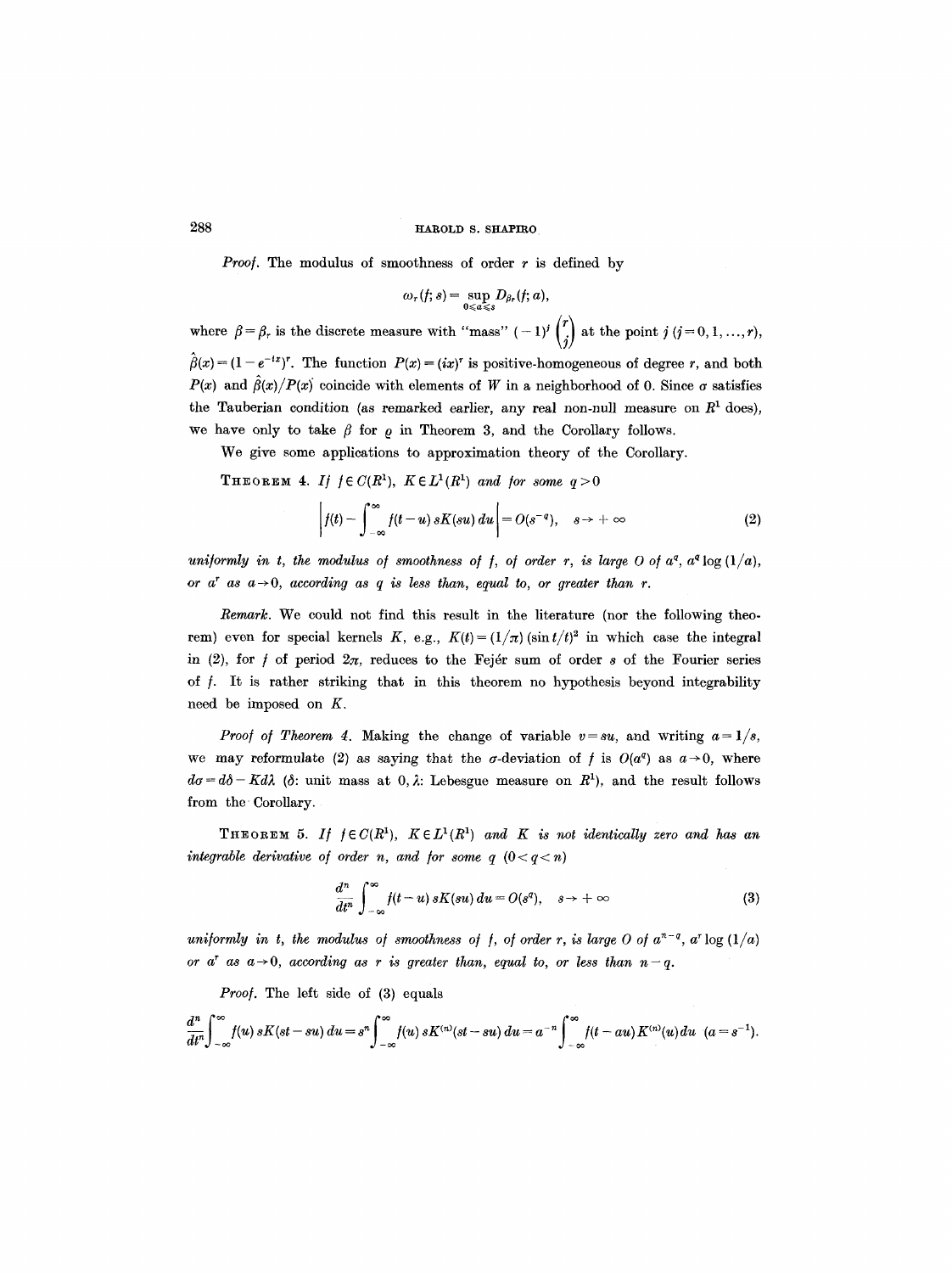Hence, taking  $d\sigma = K^{(n)}du$ , the  $\sigma$ -deviation of f is  $O(a^{n-q})$ , and the conclusion follows from the Corollary.

It is easy also to deduce from the Corollary "inverse theorems" of Bernstein and Zygmund, i.e., to infer from the existence of trigonometric polynomials (or entire functions of exponential type) which approximate / corresponding upper bounds for the moduli of smoothness (see [4]). Theorem 3 provides a convenient tool for proving higherdimensional versions of these theorems. This method has perhaps some methodological interest in that the "Bernstein inequality" for the derivative of a trigonometric polynomial is not used.

#### 3.  $L^p$  theory

It is easy to extend the provious analysis to  $L^p$ , rather than uniform, norms. We outline the main steps. In this section  $\tilde{\sigma}$  always denotes the total variation of the complex measure  $\sigma$ . If  $\alpha$  is any non-negative countably additive measure on the Borel sets of  $R^m$ , we define  $L^p(x)$  to be the set of complex-valued Borel measurable functions on  $R^m$  such that  $\int |f|^p dx < \infty$ . By  $||f||_p$  we always denote the usual  $L^p$  norm:  $||f||_p = (\int |f|^p d\lambda^m)^{1/p}$ ,  $\lambda^m$ : Lebesgue measure on  $R^m$ , and  $L^p$  always denotes  $L^p(\lambda^m)$ . When there is no ambiguity we write  $\lambda$  for  $\lambda^m$ .

We shall always suppose  $1 \leq p < \infty$ . It will be convenient to introduce the following notations.

$$
F_{\sigma}(t; a) = \int f(t - au) d\sigma_u \quad \text{for} \quad f \in L^p, \ \sigma \in M,
$$
 (1)

$$
D_{\sigma,\,p}(f;\,a) = \|F_{\sigma}(\,\,;a)\|_{p}.\tag{2}
$$

 $D_{\sigma,\,p}$  (as a function of a) we call the  $\sigma,\,p$  deviation of f. Let us first verify that for  $f \in L^p$ ,  $F_\sigma(\cdot; a) \in L^p$ . We have from (1),

$$
|F_{\sigma}(t; a)| \leqslant \int |f(t - au)| d\tilde{\sigma}_{u},
$$
  

$$
|F_{\sigma}(t; a)|^{p} \leqslant V(\tilde{\sigma})^{p-1} \int |f(t - au)|^{p} d\tilde{\sigma}_{u},
$$
  

$$
\int |F_{\sigma}(t; a)|^{p} d\lambda \leqslant V(\tilde{\sigma})^{p-1} \int \int |f(t - au)|^{p} d\tilde{\sigma}_{u} d\lambda_{t}
$$

and, carrying out the  $t$  integration first we see that the double integral on the right equals  $V(\tilde{\sigma}) \int |f|^p d\lambda$ , and we have proved that  $F_{\sigma}(\cdot; a) \in L^p$  and

$$
D_{\sigma,\,p}(f;\,a) \leqslant V(\sigma)\,\|f\|_p.\tag{3}
$$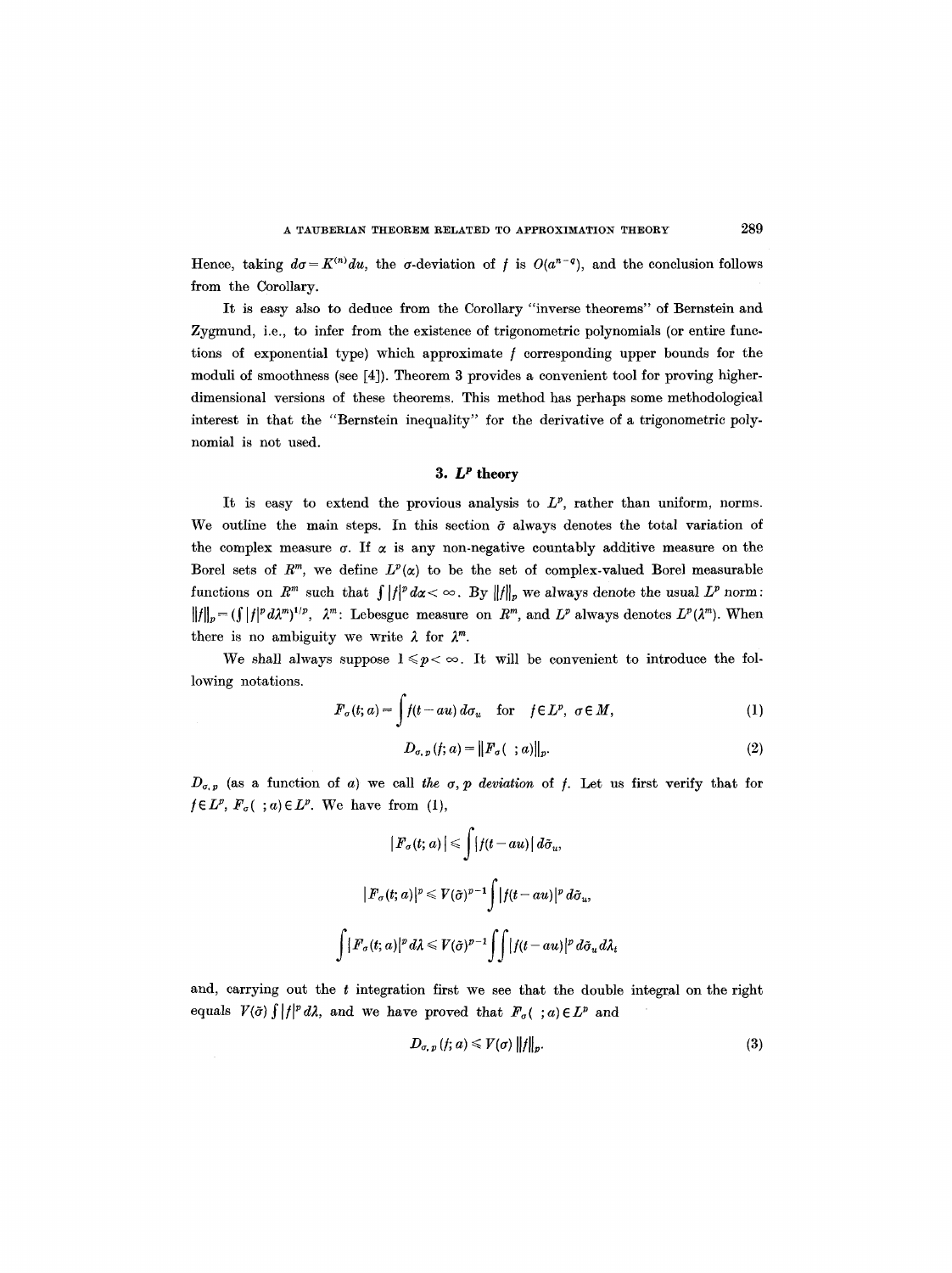Thus the  $\sigma$ , p modulus of an  $L^p$  function is finite and bounded. The reader may easily verify that it is uniformly continuous in  $a$  and vanishes at  $a = 0$ .

We omit the simple verifications of

$$
D_{\sigma,\,p}(f+g;a)\leqslant D_{\sigma,\,p}(f;\,a)+D_{\sigma,\,p}(g;\,a),\qquad \qquad (4)
$$

$$
D_{\sigma+\tau,\,p}(f;a)\leq D_{\sigma,\,p}(f;a)+D_{\tau,\,p}(f;a). \qquad (5)
$$

LEMMA 12. *If*  $\sigma$  *divides*  $\rho$  *(in the ring M),*  $\sigma \times \tau = \rho$ , then

$$
D_{\varrho,\,p}(f;a)\leqslant V(\tau)\,D_{\sigma,\,p}(f;a)\tag{6}
$$

*for all*  $f \in L^p$ *.* 

*Proof.* For any  $g \in L^p$  we have  $\int g(t+u) d\sigma_t d\tau_u = \int g d\rho$ . Hence

$$
\left|\int f(t - au)\ d\varrho_u\right| = \left|\int \int f(t - au - av)\ d\sigma_u d\tau_v\right| = \left|\int F_\sigma(t - av; a)\ d\tau_v\right|,
$$
  
hence 
$$
|F_\varrho(t; a)|^p \le V(\tau)^{p-1} \int |F_\sigma(t - av; a)|^p d\tilde{\tau}_v.
$$

Multiplying by  $d\lambda_t$  and integrating, and on the right side performing the t-integration first gives

$$
\int |F_e(t; a)|^p d\lambda \leqslant V(\tau) \int |F_\sigma(t; a)|^p d\lambda
$$

and this implies (6).

From (5) and Lemma 12 we obtain the analog of Lemma 2. We can now easily prove

**LEMMA** 13. Let  $Q$ ,  $\sigma$  be as in Lemma 8. Then for any  $f \in L^p$  and  $a > 0$  we have

$$
D_{\varrho,\,p}(f;a)\leqslant A D_{\sigma,\,p}(f;a)+B\sum_{i=0}^{\infty}D_{\sigma,\,p}(f;Cb^ia),
$$

*where A, B, C are positive constants depending only on*  $\sigma$  *and*  $\rho$ *, and b* ( $0 < b < 1$ ) *depends* only on  $\sigma$ .

*Proof.* With the same notations as in the proof of Lemma 8 we have

$$
P(Cx) \hat{\varrho}(x) + \sum_{i=0}^n \hat{\sigma}(Cb^ix) Q(Cb^ix) \hat{\varrho}(x) = \hat{\varrho}(x) P(b^{n+1}x).
$$

The only place where the proof of Lemma 8 must be modified is in showing

$$
D_{\varrho,\,p}(f;\,a)\leqslant\lim_{n\to\infty}\inf D_{\varrho_n,\,p}(f;\,a),\qquad \qquad (7)
$$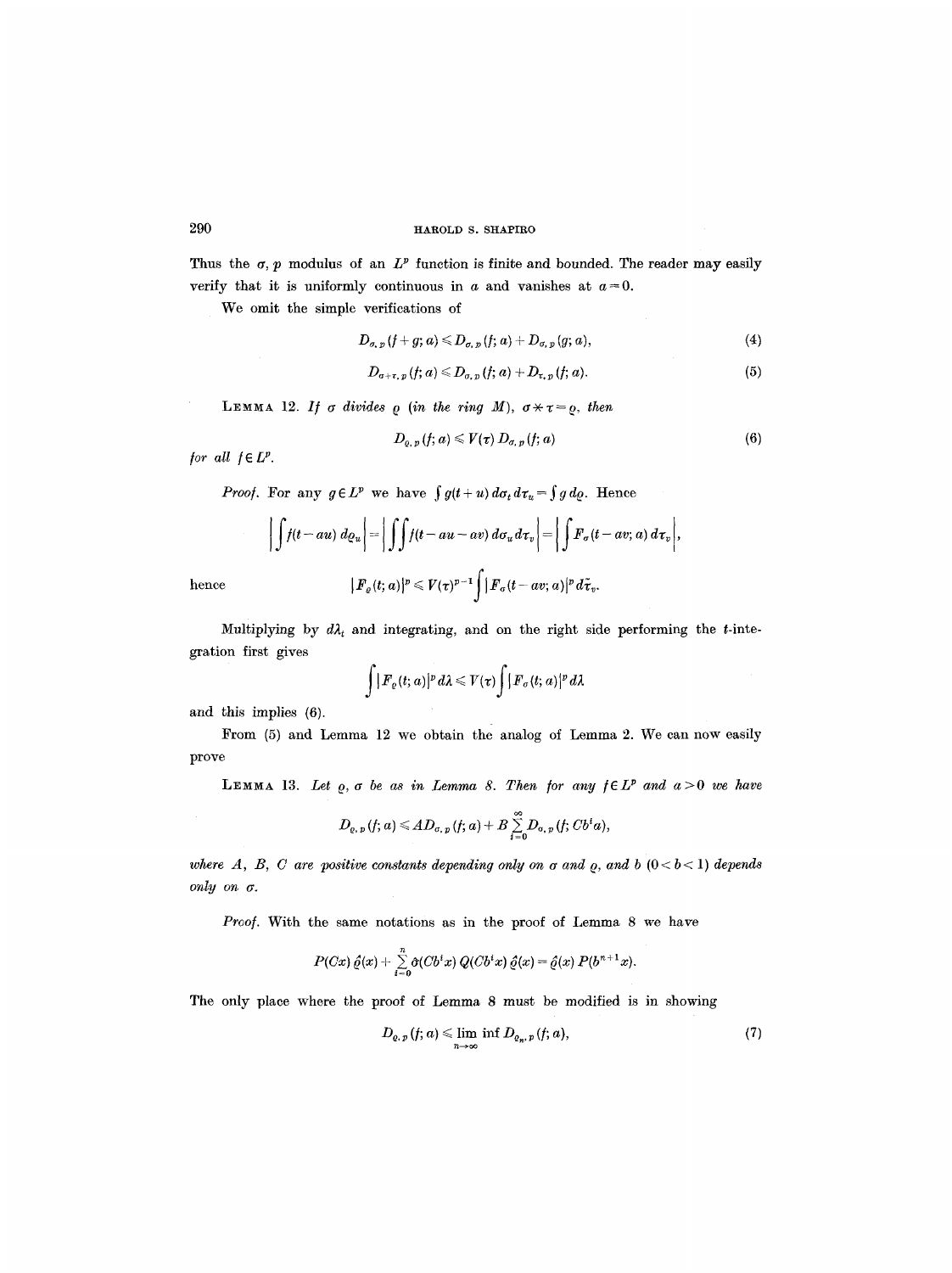where  $\hat{\varrho}_n(x) = \hat{\varrho}(x) P(b^{n+1}x)$ . Now, if  $f \in L^p$ ,

$$
\int f(t - au) d\varrho_n(u) = \int \int f(t - au - av) s^m k(sv) d\varrho_u d\lambda_v,
$$

where  $s=b^{-n-1}$ , since  $P(x/s)$  is the Fourier transform of  $s^m k(st) d\lambda^m$  (here we write  $P = \hat{k}$ , rather than  $\hat{p}$ , to avoid notational confusion, and  $d\rho_n(u)$  to indicate that integration is with respect to  $u$ ).

$$
F_{o_n}(t; a) = \int F_o(t - av; a) s^m k(sv) d\lambda_v
$$
  
= 
$$
\int F_o(t - b^{n+1}au; a) k(u) d\lambda_u.
$$

Let us for brevity write  $F(t)$  in place of  $F_e(t; a)$ , and  $c_n = b^{n+1}a$ . Then

$$
F(t) = \int [F(t) - F(t - c_n u)] k(u) d\lambda_u + F_{e_n}(t; a).
$$
\n(8)

Let  $G_n$  denote the first term on the right; Hölder's inequality gives

$$
|G_n(t)|^p \leq A \int |F(t)-F(t-c_n u)|^p |k(u)| d\lambda_u,
$$

where  $A$  depends only on  $k$ . Therefore

$$
\int |G_n(t)|^p d\lambda \leq A \int \int |F(t)-F(t-c_n u)|^p |k(u)| d\lambda_t d\lambda_u.
$$

Performing first the *t*-integration on the right, and noting that as  $n \to \infty$ ,  $c_n \to 0$ , and consequently  $\int |F(t)-F(t-c_n u)|^p |k(u)| d\lambda_t \to 0$  for each fixed u, we see by dominated convergence that  $||G_n||_p \to 0$ . Now, from (8),  $||F||_p \le ||G_n||_p + ||F_{\varrho_n}( ; a)||_p$ , i.e.,

$$
D_{\varrho,\,p}(f;\,a) \leq \left\|G_n\right\|_p + D_{\varrho_n,\,p}(f;\,a)
$$

which implies (7). Thus Lemma 13 is proved.

We can now extend all the theorems of the preceding sections from  $C$  to  $L^p$ . One has only to replace C by  $L^p$  and  $D_{\sigma}$  by  $D_{\sigma,p}$  in each theorem.

#### **4. Concluding remarks**

4.1. It is natural to ask whether one can prove similar results for other spaces of functions. For example, suppose X is a linear topological space of functions on  $R^m$ , which contains the exponentials  $\{e^{-ix\cdot t}\}_{x\in R^m}$ , and the linear span of these is dense in X.